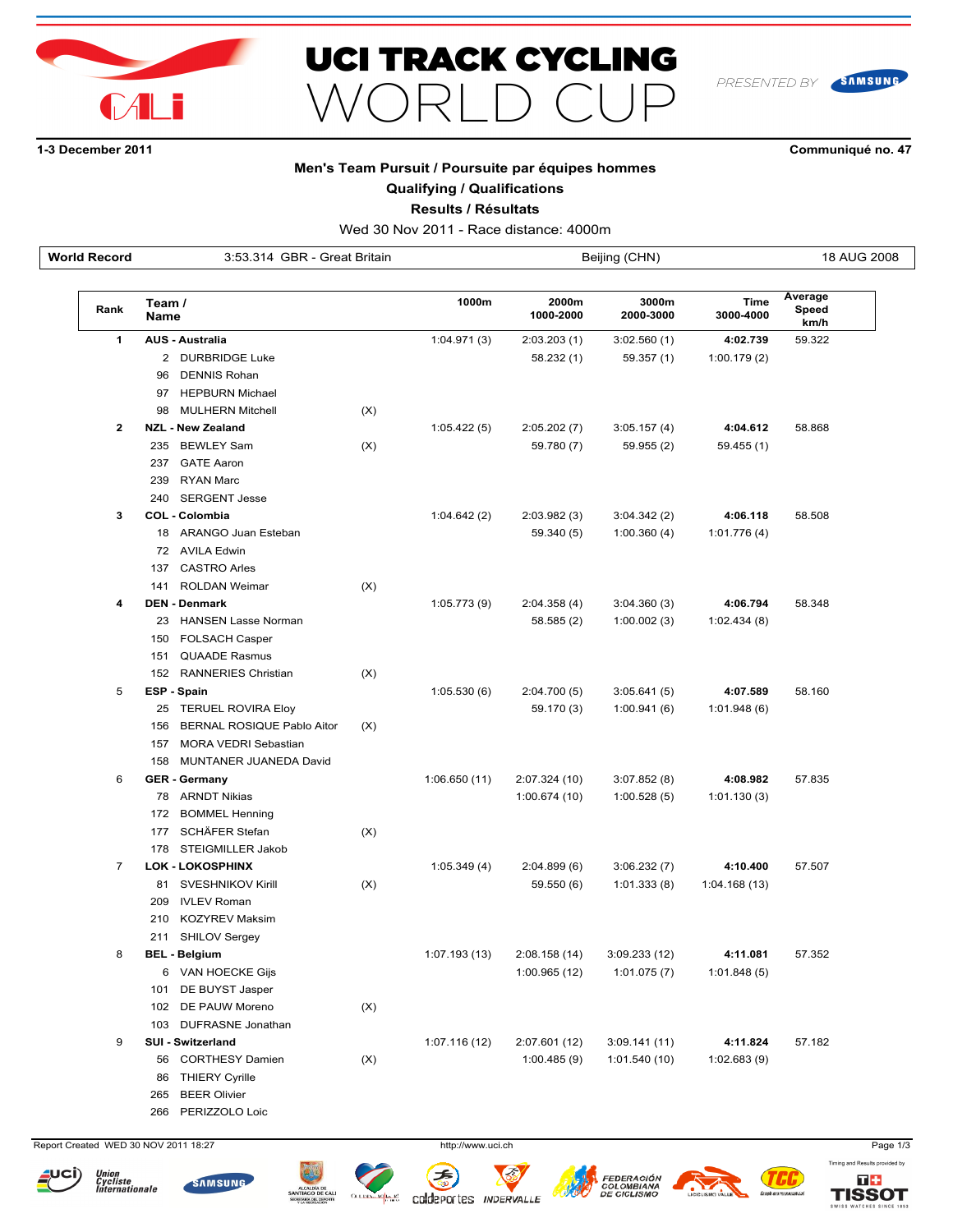



# **13 December 2011 Communiqué no. 47**

PRESENTED BY

SAMSUNG

### **Men's Team Pursuit / Poursuite par équipes hommes**

**Qualifying / Qualifications**

**Results / Résultats**

| <b>World Record</b> | 3:53.314 GBR - Great Britain             | 18 AUG 2008<br>Beijing (CHN) |               |                    |                    |                   |                          |
|---------------------|------------------------------------------|------------------------------|---------------|--------------------|--------------------|-------------------|--------------------------|
| Rank                | Team /<br><b>Name</b>                    |                              | 1000m         | 2000m<br>1000-2000 | 3000m<br>2000-3000 | Time<br>3000-4000 | Average<br>Speed<br>km/h |
| 10                  | <b>HKG - Hong Kong</b>                   |                              | 1:06.230 (10) | 2:07.585(11)       | 3:09.471(13)       | 4:11.847          | 57.177                   |
|                     | 33 KWOK Ho Ting                          |                              |               | 1:01.355 (14)      | 1:01.886(11)       | 1:02.376(7)       |                          |
|                     | <b>CHEUNG King Wai</b><br>79             | (X)                          |               |                    |                    |                   |                          |
|                     | CHEUNG King Lok<br>186                   |                              |               |                    |                    |                   |                          |
|                     | 187<br>CHOI Ki Ho                        |                              |               |                    |                    |                   |                          |
| 11                  | <b>FRA - France</b>                      |                              | 1:05.572(7)   | 2:06.408(8)        | 3:07.930 (9)       | 4:11.950          | 57.154                   |
|                     | 27 COQUARD Bryan                         |                              |               | 1:00.836 (11)      | 1:01.522(9)        | 1:04.020 (12)     |                          |
|                     | 163 BRISSE Vivien                        |                              |               |                    |                    |                   |                          |
|                     | 165<br>DUVAL Julien                      |                              |               |                    |                    |                   |                          |
|                     | <b>LABEQUE Kevin</b><br>166              | (X)                          |               |                    |                    |                   |                          |
| 12                  | <b>UKR - Ukraine</b>                     |                              | 1:07.359 (14) | 2:07.802 (13)      | 3:09.768 (14)      | 4:13.511          | 56.802                   |
|                     | 87 OLEKSANDR Lobov                       |                              |               | 1:00.443(8)        | 1:01.966 (12)      | 1:03.743(11)      |                          |
|                     | <b>MAKSYM Polishchuk</b><br>273          |                              |               |                    |                    |                   |                          |
|                     | <b>MYKHAILO Radionov</b><br>274          |                              |               |                    |                    |                   |                          |
|                     | 275<br><b>SERGIY Lagkuti</b>             | (X)                          |               |                    |                    |                   |                          |
| 13                  | <b>NED - Netherlands</b>                 |                              | 1:05.674(8)   | 2:06.651(9)        | 3:09.019(10)       | 4:14.271          | 56.632                   |
|                     | <b>HAAN Wouter</b><br>225                | (X)                          |               | 1:00.977 (13)      | 1:02.368(14)       | 1:05.252(14)      |                          |
|                     | 227 PIETERS Roy                          |                              |               |                    |                    |                   |                          |
|                     | 228<br>STÖPLER Nick                      |                              |               |                    |                    |                   |                          |
|                     | <b>VINGERLING Michael</b><br>230         |                              |               |                    |                    |                   |                          |
| 14                  | CHI - Chile                              |                              | 1:07.388 (15) | 2:09.490(15)       | 3:12.353(15)       | 4:15.370          | 56.388                   |
|                     | 15 BRAVO Edison                          | (X)                          |               | 1:02.102(15)       | 1:02.863(15)       | 1:03.017 (10)     |                          |
|                     | <b>SEPULVEDA Luis</b><br>71              |                              |               |                    |                    |                   |                          |
|                     | <b>CABRERA Antonio</b><br>127            |                              |               |                    |                    |                   |                          |
|                     | <b>MIRANDA Gonzalo</b><br>128            |                              |               |                    |                    |                   |                          |
| 15                  | <b>RUS - Russia</b>                      |                              | 1:04.365(1)   | 2:03.549(2)        | 3:05.688(6)        | 4:15.691          | 56.317                   |
|                     | 54 ERSHOV Artur                          |                              |               | 59.184 (4)         | 1:02.139(13)       | 1:10.003(17)      |                          |
|                     | SAVITSKIY Ivan<br>255                    |                              |               |                    |                    |                   |                          |
|                     | 257<br>VALYNIN Valery                    | (X)                          |               |                    |                    |                   |                          |
|                     | 259<br><b>ZHURKIN Nikolay</b>            |                              |               |                    |                    |                   |                          |
| 16                  | <b>USA - United States</b>               |                              | 1:08.316(16)  | 2:10.537 (16)      | 3:13.933(16)       | 4:21.349          | 55.098                   |
|                     | MOIR lan<br>64                           |                              |               | 1:02.221(16)       | 1:03.396 (16)      | 1:07.416(16)      |                          |
|                     | <b>LIPSCOMB Matthew</b><br>88            | (X)                          |               |                    |                    |                   |                          |
|                     | <b>DANIEL Gregory</b><br>281             |                              |               |                    |                    |                   |                          |
|                     | <b>NOONAN Zack</b><br>285                |                              |               |                    |                    |                   |                          |
| 17                  | <b>BRA - Brazil</b>                      |                              | 1:10.126(17)  | 2:13.718 (17)      | 3:18.118(17)       | 4:23.864          | 54.573                   |
|                     | <b>DIAS Robson</b><br>10                 |                              |               | 1:03.592 (17)      | 1:04.400(17)       | 1:05.746 (15)     |                          |
|                     | CAMARGO FILHO Armando<br>70              |                              |               |                    |                    |                   |                          |
|                     | AMORIM FERRAO TAVARES Luiz Cailos<br>110 |                              |               |                    |                    |                   |                          |

114 NARDIN Thiago

**Qualification rule:**

Fastest 2 teams race for gold, and 3rd and 4th teams race for bronze.

Report Created WED 30 NOV 2011 18:27 http://www.uci.ch Page 2/3







تمصل

**Z** 

coldeportes INDERVALLE